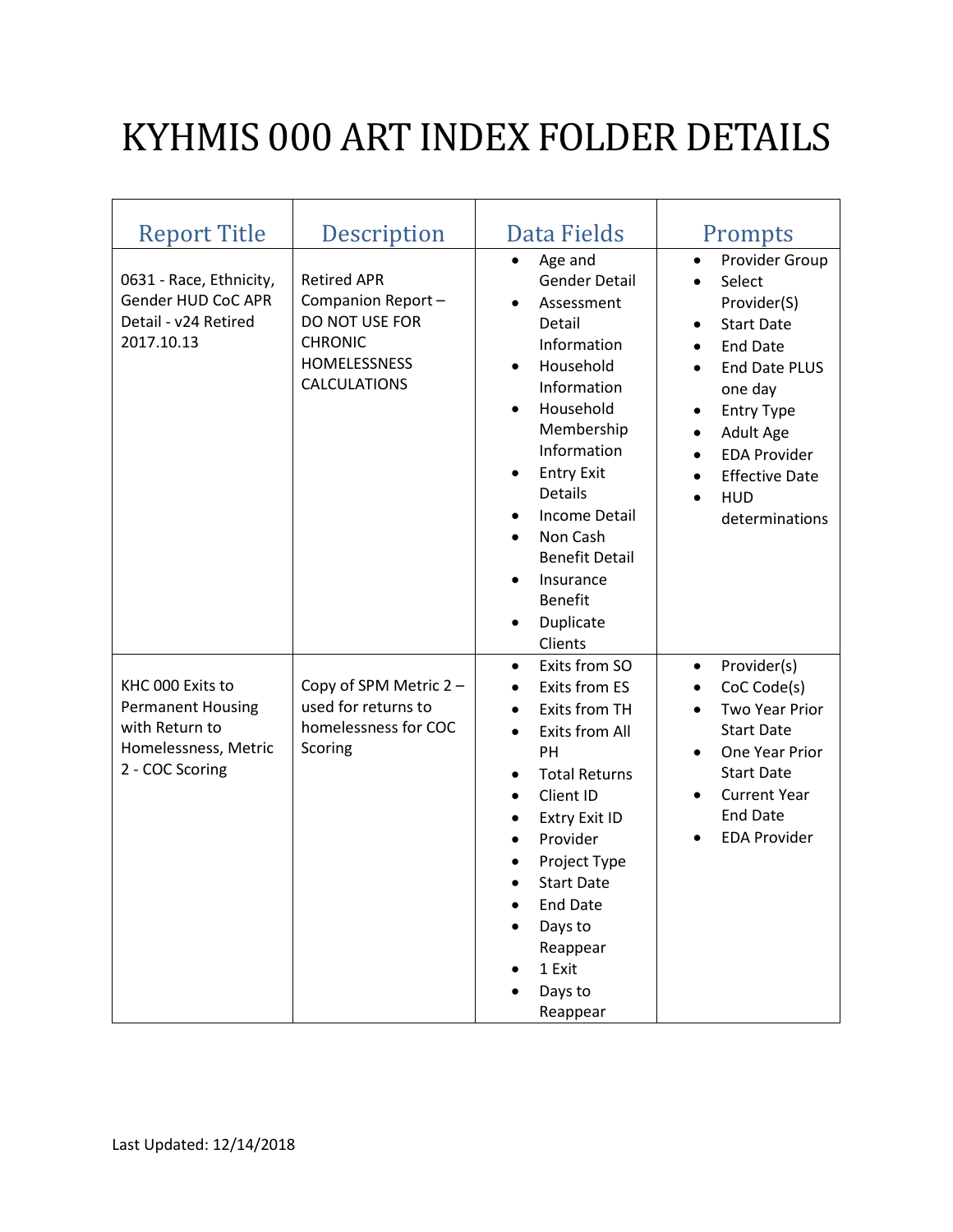| <b>Report Title</b>                              | Description                                                                                                                                                    | Data Fields                                                                                                                                                                                                                                                                                                                                                                                                                                                                                          | Prompts                                                                                                                        |
|--------------------------------------------------|----------------------------------------------------------------------------------------------------------------------------------------------------------------|------------------------------------------------------------------------------------------------------------------------------------------------------------------------------------------------------------------------------------------------------------------------------------------------------------------------------------------------------------------------------------------------------------------------------------------------------------------------------------------------------|--------------------------------------------------------------------------------------------------------------------------------|
| KHC 001 Recovery<br>Kentucky Discharge<br>Report | <b>Requested by Healing</b><br>Place - captures<br>Program completions,<br>LOA, Program<br>discharges, Veterans,<br>Jefferson Co. clients,<br>and Destinations | Client ID<br>$\bullet$<br><b>First Name</b><br>$\bullet$<br>Last Name<br>$\bullet$<br>SSN<br>$\bullet$<br>Age at Entry<br>$\bullet$<br>Race<br>$\bullet$<br>Ethnicity<br>$\bullet$<br>Veteran Status<br>Highest Level of<br>$\bullet$<br>Education<br>Attained<br>County of Last<br>٠<br>Residence<br>List up to 3<br>$\bullet$                                                                                                                                                                      | <b>EDA Provider</b><br>$\bullet$<br><b>Effective Date</b><br><b>Start Date</b><br>End Date (Plus<br>One Day)<br>Provider ID(s) |
| KHC 002 2017 Housing<br><b>Needs Assessment</b>  | Used for 2017 Housing<br>Needs - use to view<br>your Clients<br>demographic<br>information and all<br><b>HUD Data Elements</b>                                 | Client ID<br>$\bullet$<br><b>DOB</b><br>$\bullet$<br>Gender<br>$\bullet$<br><b>Primary Race</b><br>$\bullet$<br>Veteran Status<br>$\bullet$<br>Relationship to<br>$\bullet$<br>HOH<br><b>Entry Date</b><br>٠<br><b>Exit Date</b><br>$\bullet$<br><b>Entry Exit</b><br>٠<br>Provider ID<br><b>Entry Exit</b><br>$\bullet$<br>Provider<br>Program Type<br>Code<br>Income<br>Non Cash<br><b>Benefit</b><br>Disability<br>٠<br>Health<br>$\bullet$<br>Insurance<br><b>Prior Living</b><br>٠<br>Situation | <b>EDA Provider</b><br>$\bullet$<br><b>Effective Date</b><br><b>Start Date</b><br>End Date (Plus<br>One Day)<br>Provider ID(s) |
| KHC 003 BOS ES and<br><b>TH Providers</b>        | List of ES and TH<br>Provider in HMIS                                                                                                                          | Provider Name<br>$\bullet$<br>Provider COC<br>Code<br><b>Entry Exit</b><br>Provider Type                                                                                                                                                                                                                                                                                                                                                                                                             | CoC Code<br><b>Entry Exit</b><br>Program Type<br>Code                                                                          |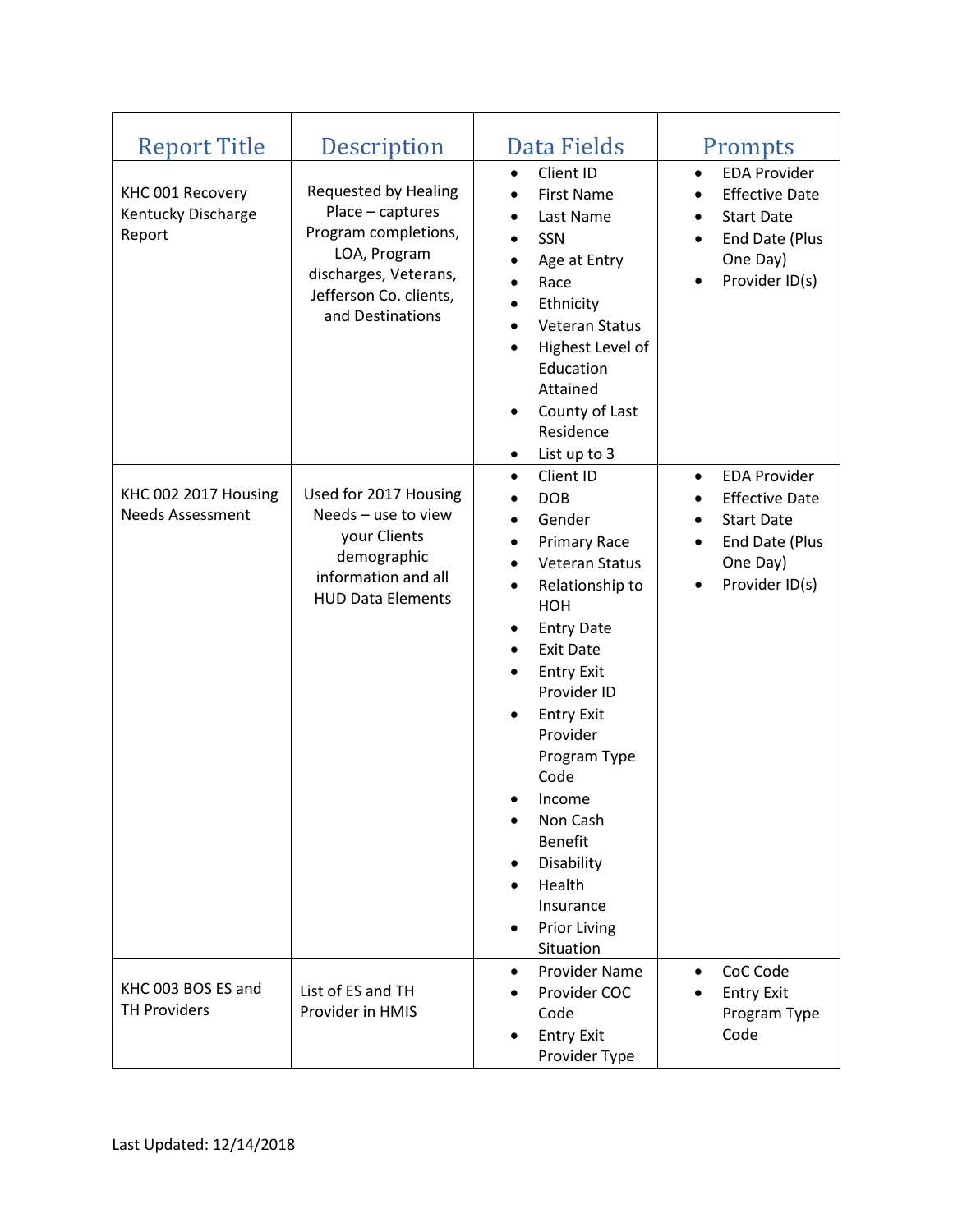| <b>Report Title</b><br>KHC 004 BOS VISPDAT<br>Prioritization List v15 | <b>Description</b><br><b>Current Coordinated</b><br>Entry report to be ran<br>by Coordinated Entry<br>Lead agencies | Data Fields<br>Client ID<br>$\bullet$<br>Name<br>$\bullet$<br><b>Entry Date</b><br>$\bullet$<br>Chronically<br>$\bullet$<br>Homeless<br><b>First Time</b><br>$\bullet$<br>Homelessness<br>Date<br><b>Disabled</b><br>٠<br><b>VISPDAT Date</b><br>$\bullet$<br>VISPDAT added<br>$\bullet$<br>by<br><b>User Agency</b><br>٠<br>Youth VI SPDAT<br>$\bullet$<br>Score<br><b>Family VISPDAT</b><br>٠<br>Individual<br>$\bullet$<br><b>VISPDAT</b><br>Comments<br>$\bullet$<br><b>Inactive List</b><br>$\bullet$ | Prompts<br><b>EDA Provider</b><br>$\bullet$<br><b>Effective Date</b><br><b>Entry Exit</b><br>$\bullet$<br>Provider ID<br>(Use LPC<br>project) |
|-----------------------------------------------------------------------|---------------------------------------------------------------------------------------------------------------------|------------------------------------------------------------------------------------------------------------------------------------------------------------------------------------------------------------------------------------------------------------------------------------------------------------------------------------------------------------------------------------------------------------------------------------------------------------------------------------------------------------|-----------------------------------------------------------------------------------------------------------------------------------------------|
| KHC 005 NKY VISPDAT<br>Prioritization List v4                         | A Prioritization List for<br>All Clients from a<br>County/Parish based<br>on VI-SPDAT Score.                        | Client ID<br>$\bullet$<br>Name<br>$\bullet$<br><b>Entry Date</b><br>$\bullet$<br>Chronically<br>$\bullet$<br>Homeless<br><b>First Time</b><br>$\bullet$<br>Homelessness<br>Date<br><b>Disabled</b><br><b>VISPDAT Date</b><br>VISPDAT added<br>by<br><b>User Agency</b><br>Youth VI SPDAT<br>Score<br>Family VISPDAT<br>٠<br>Individual<br><b>VISPDAT</b><br>Comments<br>Inactive List<br>$\bullet$                                                                                                         | <b>EDA Provider</b><br>$\bullet$<br><b>Effective Date</b><br><b>Entry Exit</b><br>$\bullet$<br>Provider ID<br>(Use LPC<br>project)            |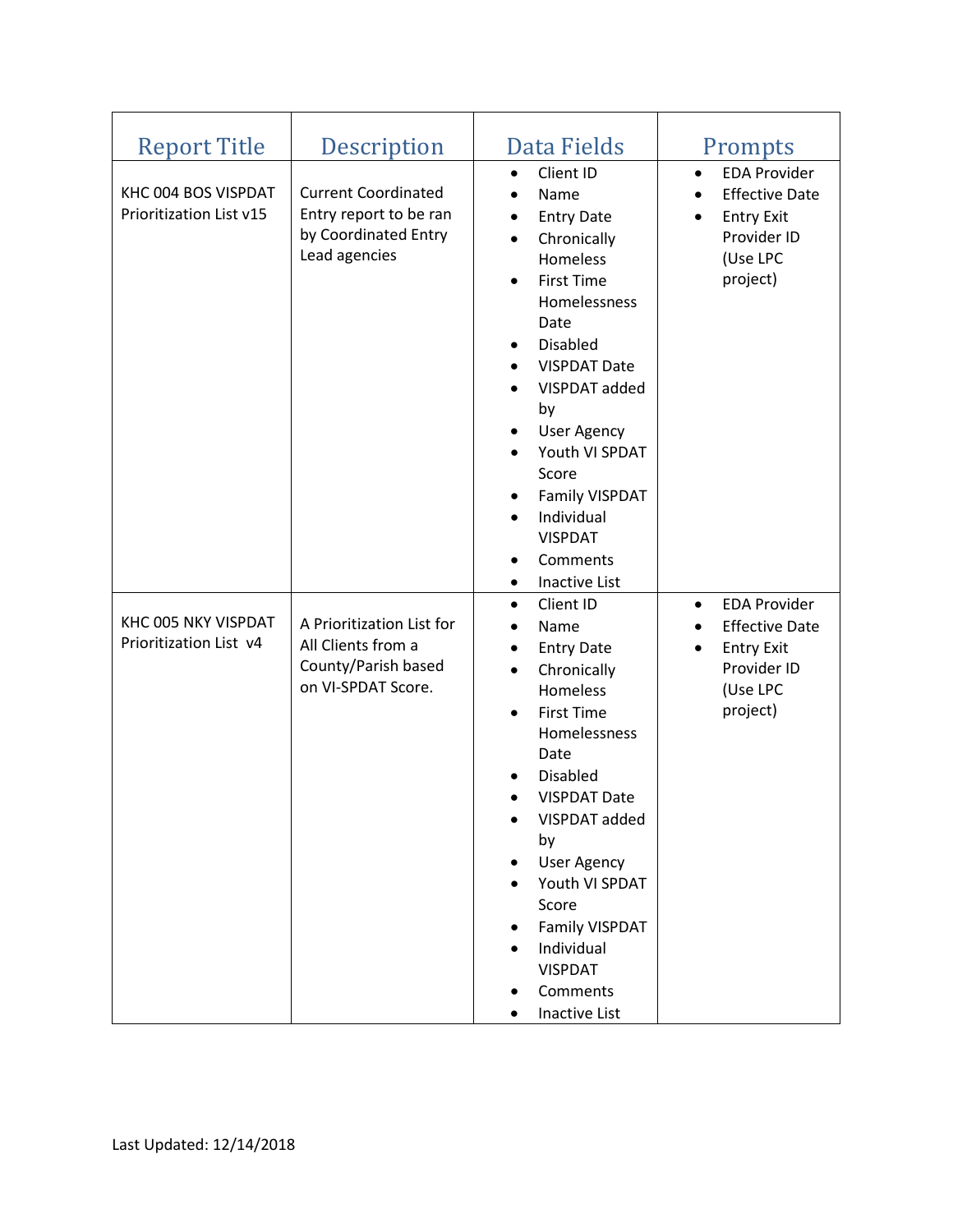| <b>Report Title</b>                                                                           | Description                                                                                                                                                            | Data Fields                                                                                                                                                                                                                          | Prompts                                                                                                                                                                      |
|-----------------------------------------------------------------------------------------------|------------------------------------------------------------------------------------------------------------------------------------------------------------------------|--------------------------------------------------------------------------------------------------------------------------------------------------------------------------------------------------------------------------------------|------------------------------------------------------------------------------------------------------------------------------------------------------------------------------|
| KHC 006 Client<br>Report by Zip Code                                                          | Report of Number of<br>clients by Zip Code, and<br>Client, by Service, by<br>Zip Code<br>Also includes counties                                                        | Zip Code of Last<br>$\bullet$<br>Permanent<br>Address<br><b>Unique Client</b><br>$\bullet$<br>Count of clients<br>in zip code<br><b>Services</b><br>$\bullet$<br>received by Zip<br>code<br><b>Services</b><br>received by<br>County | <b>EDA Provider</b><br>$\bullet$<br><b>Effective Date</b><br>$\bullet$<br><b>Entry Exit</b><br>Provider ID<br>Report End<br>$\bullet$<br>Date<br><b>Report Start</b><br>Date |
| KHC 007 - KYHMIS<br><b>Emergency Shelter</b><br>Homeless<br>Occurrence<br>Verification        | Provides a document<br>that you can use to<br>show client ID, client<br>name, and dates of<br>service that they were<br>with your ES project to<br>verify homelessness | Client ID<br>$\bullet$<br><b>Client Name</b><br>$\bullet$<br>Dates of Stay<br>$\bullet$<br>Household<br>$\bullet$<br>Information                                                                                                     | <b>EDA Provider</b><br>$\bullet$<br>Client ID<br>$\bullet$<br><b>Entry Exit</b><br>$\bullet$<br>Provider                                                                     |
| KHC 008 - KYHMIS<br><b>Transitional Housing</b><br><b>Homeless Occurrence</b><br>Verification | Provides a document<br>that you can use to<br>show client ID, client<br>name, and dates of<br>service that they were<br>with your TH project to<br>verify homelessness | Client ID<br>$\bullet$<br><b>Client Name</b><br>$\bullet$<br>Dates of Stay<br>$\bullet$<br>Household<br>$\bullet$<br>Information                                                                                                     | <b>EDA Provider</b><br>$\bullet$<br>Client ID<br>$\bullet$<br><b>Entry Exit</b><br>٠<br>Provider                                                                             |
| KHC 009 VET-Veterans<br>Active in HMIS                                                        | <b>Veterans with Active</b><br><b>Statuses in HMIS</b>                                                                                                                 | Client ID<br>$\bullet$<br>SSN<br>Is Client<br>Homeless<br>Length of Stay<br>in Previous<br>Place<br>Extent of<br>Homelessness<br><b>Residence Prior</b><br>to Entry<br><b>Entry Date</b><br>Provider<br>County<br>Provider           | <b>EDA Provider</b><br>$\bullet$<br><b>Effective Date</b><br><b>Start Date</b><br>Provider                                                                                   |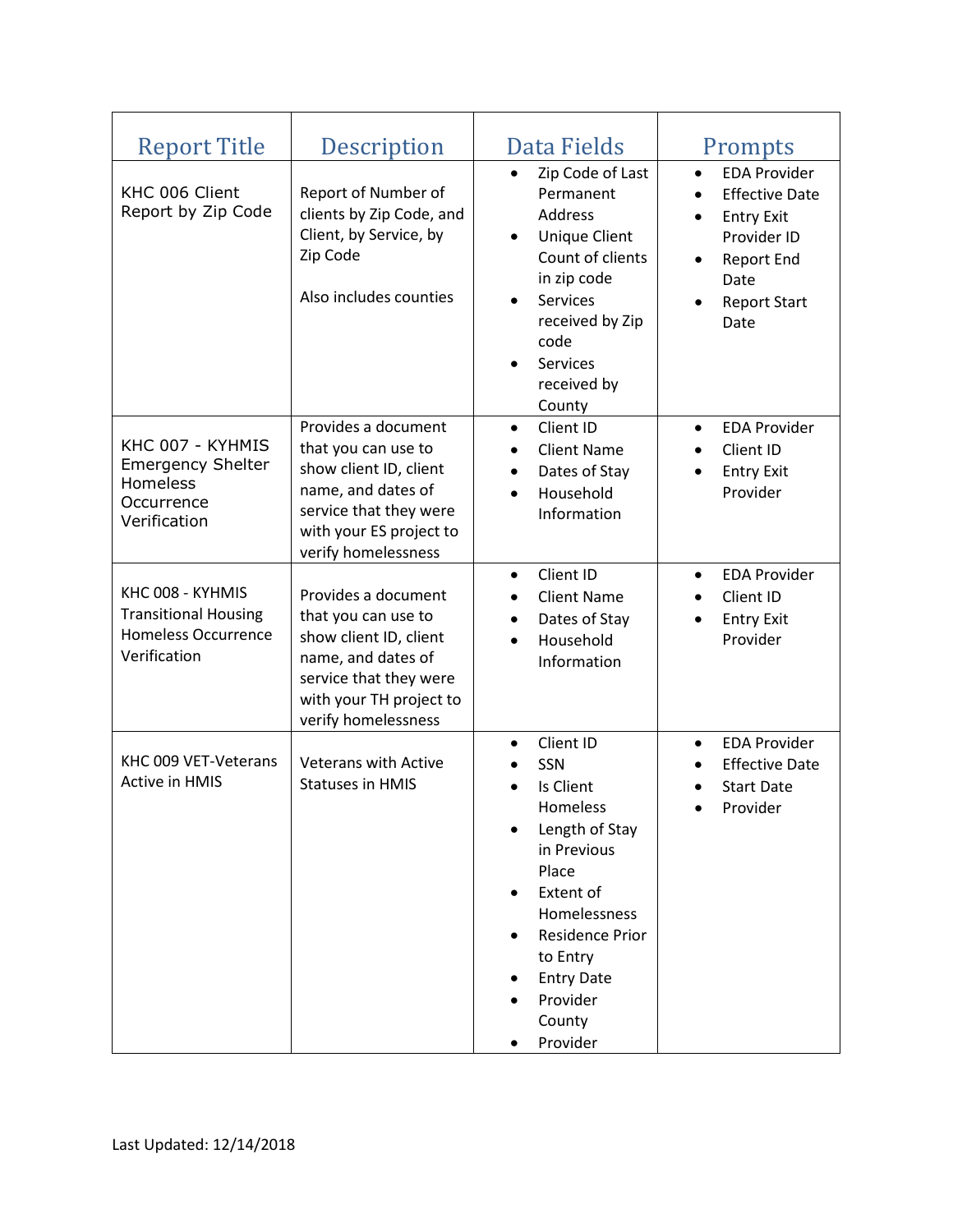| <b>Report Title</b>                                        | Description                                                                                                                                                                                              | Data Fields                                                                                                                                                                                                                                                            | Prompts                                                                                                                              |
|------------------------------------------------------------|----------------------------------------------------------------------------------------------------------------------------------------------------------------------------------------------------------|------------------------------------------------------------------------------------------------------------------------------------------------------------------------------------------------------------------------------------------------------------------------|--------------------------------------------------------------------------------------------------------------------------------------|
| KHC 010 - Services<br>Report                               | View number of<br>specific identified<br>services, who entered<br>them, clients that were<br>served                                                                                                      | Client ID<br>$\bullet$<br>Name<br>$\bullet$<br>Service<br>Description<br><b>HMIS User</b><br>$\bullet$<br>Creating<br><b>HMIS User</b><br>$\bullet$<br>Updating                                                                                                        | <b>EDA Provider</b><br>$\bullet$<br><b>Start Date</b><br><b>End Date Plus</b><br>one Day<br>Provider(s)<br>$\bullet$<br>Service Type |
| KHC 011 - Caseworker<br>list (EE version) ver.<br>11.4.1   | List of Clients by<br>Casework                                                                                                                                                                           | Case Manager<br>$\bullet$<br>Name<br>Client ID<br>$\bullet$<br><b>Client Name</b><br>$\bullet$<br>SSN<br>$\bullet$<br><b>Entry Date</b><br>$\bullet$<br><b>Exit Date</b><br>$\bullet$                                                                                  | <b>Entry Date</b><br>$\bullet$<br><b>Exit Date</b><br><b>Effective Date</b><br>Provider(s)                                           |
| KHC 012 - TODAY<br>Client list(EE workflow)<br>ver. 11.4.7 | <b>Current Client List for</b><br>Project                                                                                                                                                                | Client ID<br>$\bullet$<br>Gender<br>$\bullet$<br>Veteran Status<br>$\bullet$<br>Highest Level of<br>$\bullet$<br>Education<br>County of Last<br>$\bullet$<br>Residence<br><b>Entry Date</b><br>٠<br>Household<br>$\bullet$<br>Count<br>Household<br>$\bullet$<br>group | <b>Entry Date</b><br>$\bullet$<br><b>Exit Date</b><br><b>Effective Date</b><br>Provider(s)<br>$\bullet$                              |
| KHC 013 - Invoicing<br>Report                              | <b>System Admin Report</b><br>List of Users and<br><b>Agencies in HMIS</b>                                                                                                                               | Provider name<br>$\bullet$<br>User name<br>Numbers of<br>$\bullet$<br>users per<br>agency                                                                                                                                                                              | $N/A -$ Runs on<br>$\bullet$<br>whole KYHMIS                                                                                         |
| KHC 014 - Client<br><b>Service Transactions</b>            | Shows services<br>provided by agency<br>programs. Report has<br>three tabs: Services by<br>agency; Summary of<br>Services and Client<br>Summary of Services.<br><b>Based on Service</b><br>transactions. | Client ID<br>$\bullet$<br>Provider<br>Age<br>Gender<br>Service Start<br>Service End<br>Date<br><b>Service Notes</b><br>Service<br>Provided<br><b>Service Costs</b>                                                                                                     | <b>Agency Name</b><br>Service Start<br>Service End<br>Date                                                                           |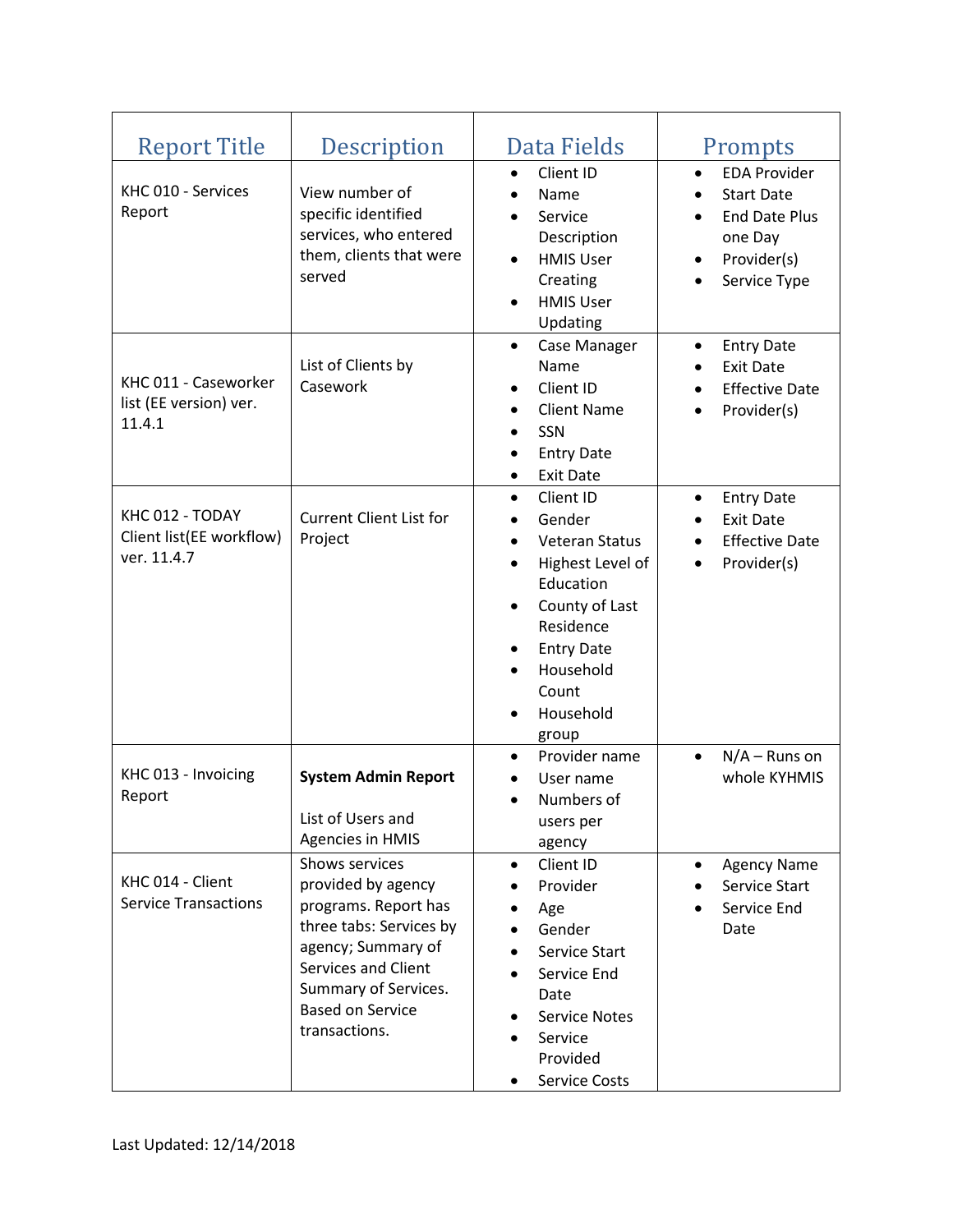| <b>Report Title</b>                                                            | Description                                                                                                                                                                                                                                        | Data Fields                                                                                                                                                                                                                                                                               | Prompts                                                                                                                                                              |
|--------------------------------------------------------------------------------|----------------------------------------------------------------------------------------------------------------------------------------------------------------------------------------------------------------------------------------------------|-------------------------------------------------------------------------------------------------------------------------------------------------------------------------------------------------------------------------------------------------------------------------------------------|----------------------------------------------------------------------------------------------------------------------------------------------------------------------|
| KHC 015 - Open<br><b>Service Transactions of</b><br><b>Clients in Projects</b> | List of service<br>transaction for clients<br>in programs. Clients do<br>not need to have<br>program exit dates.<br>Cross reference with<br>program APR. Based on<br>Entry/exits, prompts<br>for agency name and<br>starting date                  | Client ID<br>$\bullet$<br><b>Client Name</b><br>Service Code<br><b>Type</b><br>Service Entry<br>Date<br>Service Exit<br>Date                                                                                                                                                              | Agency(s)<br>$\bullet$<br>providing<br>service<br>Service Start<br>$\bullet$<br>Date                                                                                 |
| KHC 016 - ZIP Code<br>Report based on<br><b>Services</b>                       | This report pulls<br>Unique Client Counts &<br><b>Service Transaction</b><br>Record Counts, broken<br>down by the ZIP Code<br>of the Client's Last<br>Permanent Address, for<br>the Provider(s) &<br><b>Report Period selected</b><br>by the User. | <b>Unique Client</b><br>$\bullet$<br>Count by Zip<br>Total # of<br>$\bullet$<br>Services by Zip<br><b>Total Services</b><br>$\bullet$<br>without End<br>Date<br><b>Detail Client</b><br>Info for<br>Information<br>listed above<br>Graphs<br>٠<br>included<br>Data Quality on<br>Zip Code | <b>EDA Provider</b><br>$\bullet$<br><b>Effective Date</b><br>$\bullet$<br>Provider(s)<br>$\bullet$<br><b>Report Start</b><br>$\bullet$<br>Date<br>Report End<br>Date |
| KHC 017 - ZIP Code<br><b>Report for Shelterpoint</b><br>services               | This report pulls<br>Unique Client Counts &<br>Shelter Stays Counts<br>broken down by the ZIP<br>Code of the Client's<br>Last Permanent<br>Address, for the<br>Provider(s) & Report<br>Period selected by the<br>User.                             | <b>Unique Client</b><br>$\bullet$<br>Count by Zip<br>Total # of<br>Services by Zip<br><b>Total Services</b><br>without End<br>Date<br><b>Detail Client</b><br>Info for<br>Information<br>listed above<br>Graphs<br>included<br>Data Quality on<br>Zip Code                                | <b>EDA Provider</b><br>$\bullet$<br><b>Effective Date</b><br>$\bullet$<br>Provider(s)<br>٠<br><b>Report Start</b><br>Date<br>Report End<br>Date                      |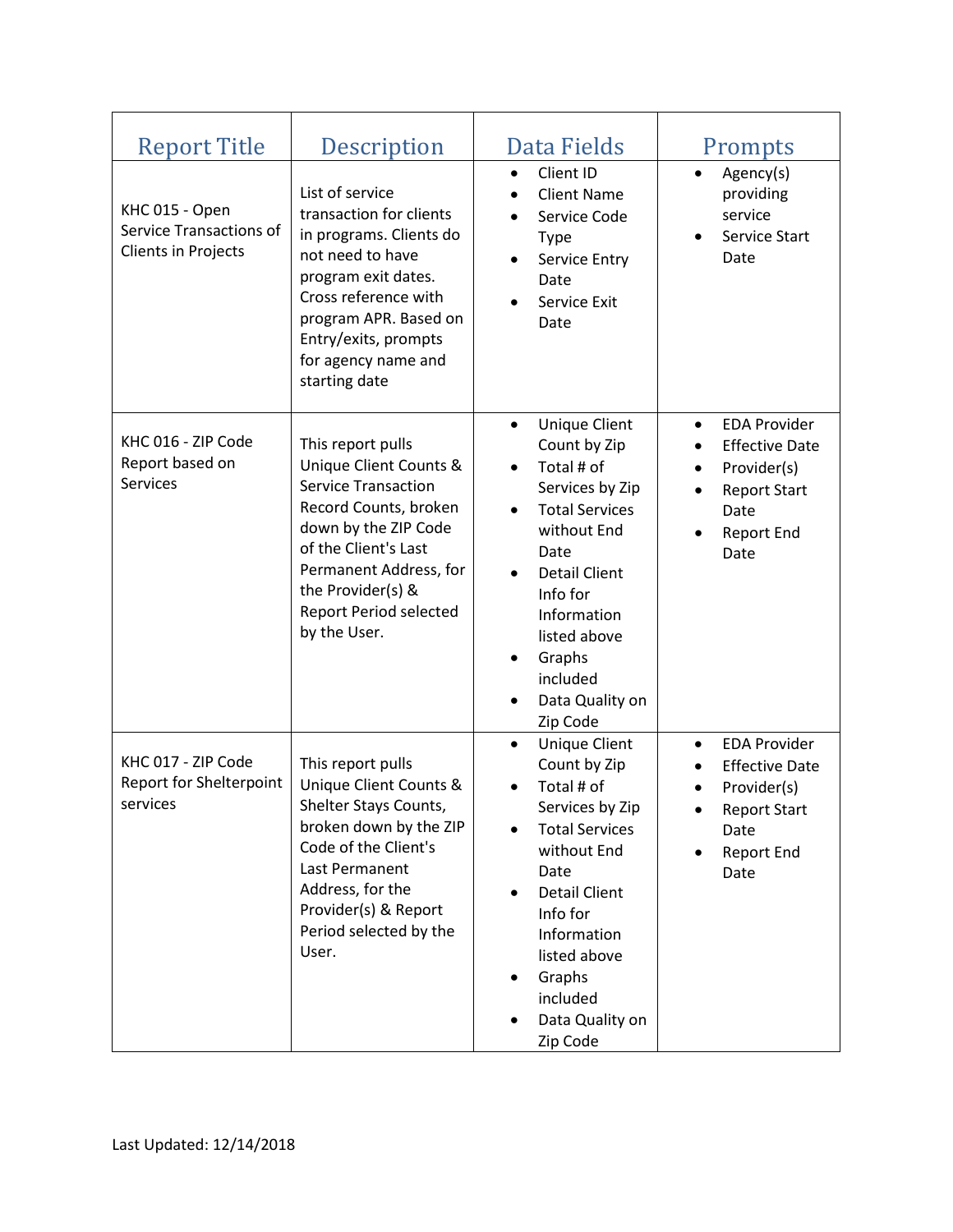| <b>Report Title</b>                                                              | Description                                                                                                                                                                                                                                                                                                                                  | Data Fields                                                                                                                                                                                                                                                                   | Prompts                                                      |
|----------------------------------------------------------------------------------|----------------------------------------------------------------------------------------------------------------------------------------------------------------------------------------------------------------------------------------------------------------------------------------------------------------------------------------------|-------------------------------------------------------------------------------------------------------------------------------------------------------------------------------------------------------------------------------------------------------------------------------|--------------------------------------------------------------|
| KHC 018 - Provider<br><b>Contact Information</b>                                 | <b>System Admin Report</b><br>This report lists<br>Provider contact<br>information such as<br>Mailing List (contact<br>person and mailing<br>address for Provider),<br>Provider Locale<br>(physical address for<br>Provider), and<br>"Referral" (lists<br>counties, regions,<br>cities, and zip codes<br>served by the agency).              | <b>Provider Name</b><br>$\bullet$<br>Provider<br>Address<br>Provider Phone<br>Number<br>Physical<br>$\bullet$<br>Address<br>Region<br>Geocode<br>Contact<br>Personnel                                                                                                         | N/A                                                          |
| KHC 019 - User Contact<br>Information -<br><b>Executive Director</b><br>Included | <b>System Admin Report</b><br>This ART Report lists<br>ServicePoint users. The<br>"Detailed Information"<br>portion of this report<br>contains a "contact<br>list." This ART Report is<br>meant to be used by<br>ServicePoint System<br>Administrators (or<br>other authorized<br>Agency staff granted<br>ART-Viewer/ART-Adhoc<br>licenses). | <b>ServicePoint</b><br>$\bullet$<br>Users by<br>Agency<br>Provider<br>Address<br>Provider Phone<br>$\bullet$<br>Number<br>Titles for all<br>$\bullet$<br>agency HMIS<br>users<br>Emails for all<br>agency HMIS<br>users<br>Number of SP<br>users<br>Number of ART<br>licenses | <b>Inactive Clients</b><br>$\bullet$<br>- Yes/No<br>CoC Code |
| KHC 020 - ServicePoint<br>User Login 30+ Days<br>Report                          | <b>System Admin Report</b><br>Use for checking HMIS<br>users who haven't<br>logged in their account<br>for $30+$ days                                                                                                                                                                                                                        | By Agency,<br>٠<br>when<br>timeframe user<br>last logged in<br>User Detail w/<br>٠<br>last Login date<br>Contact<br>Information for<br>user<br><b>Access Level</b><br>Count of Users<br>per Agency                                                                            | N/A<br>$\bullet$                                             |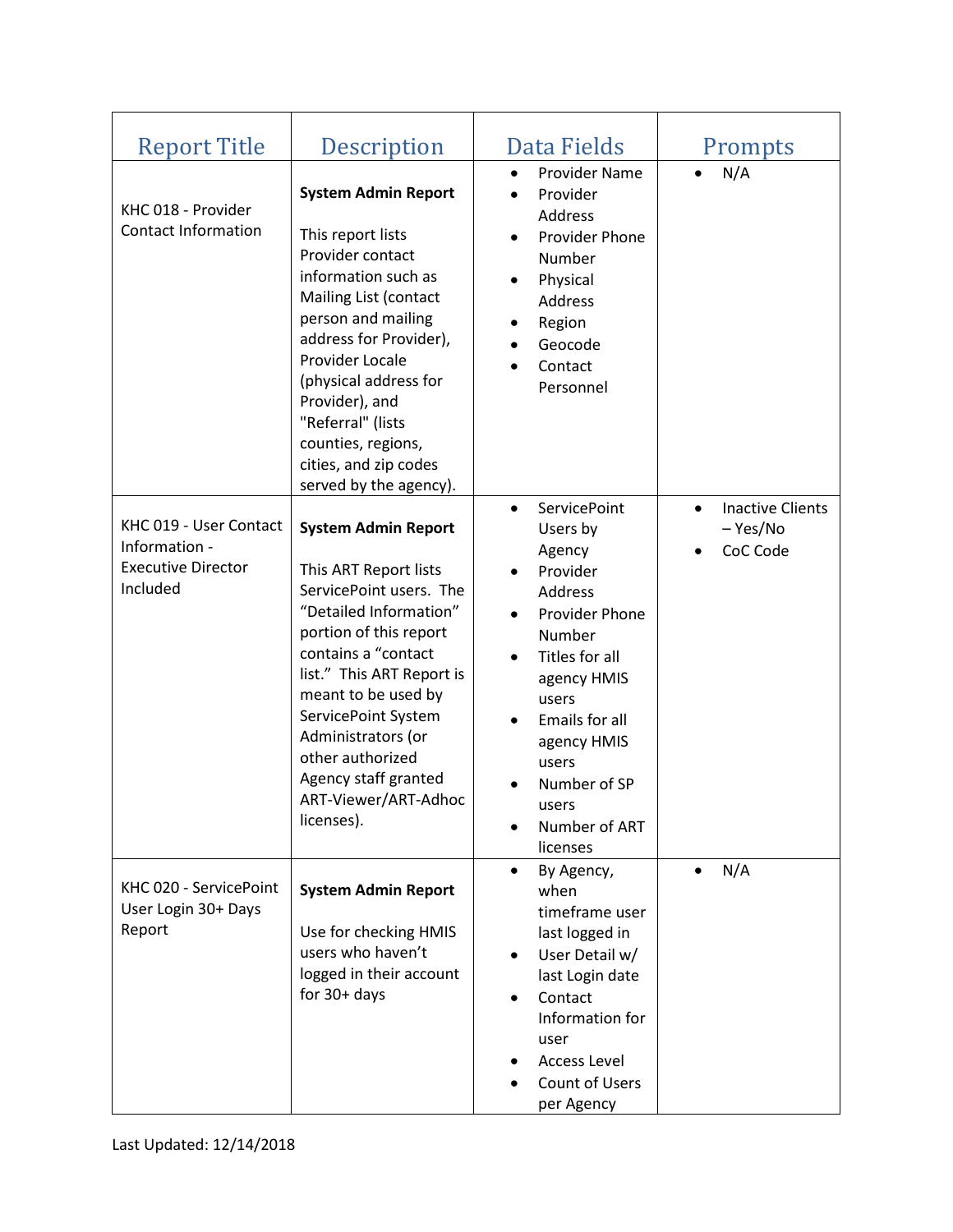| <b>Report Title</b>                               | Description                                                                           | Data Fields                                                                                                                                                                                                                                                                                                         | Prompts                                                                                                                                           |
|---------------------------------------------------|---------------------------------------------------------------------------------------|---------------------------------------------------------------------------------------------------------------------------------------------------------------------------------------------------------------------------------------------------------------------------------------------------------------------|---------------------------------------------------------------------------------------------------------------------------------------------------|
| KHC 021 NKY LPC Exit<br><b>Destination Report</b> | Report shows clients<br>exit destinations and<br>breakdown for exits to<br><b>PSH</b> | Client ID<br>$\bullet$<br><b>Client Name</b><br>$\bullet$<br>SSN<br>$\bullet$<br><b>Entry Date</b><br>$\bullet$<br><b>Exit Date</b><br>$\bullet$<br>Provider<br>$\bullet$<br><b>Exit Destination</b><br>$\bullet$<br><b>Exits to PSH</b><br>$\bullet$                                                               | <b>EDA Provider</b><br>$\bullet$<br><b>Effective Date</b><br>$\bullet$<br><b>Report Start</b><br>Date<br><b>Report End</b><br>Date<br>Provider(s) |
| KHC 022 - Average Age<br>Report ver. 13.15.10     | Average Age for group<br>of client's report                                           | Client ID<br>$\bullet$<br>Name<br>$\bullet$<br>SSN<br>$\bullet$<br><b>Veteran Status</b><br>$\bullet$<br>Zip Code of Last<br>$\bullet$<br>Permanent<br>Address<br><b>Entry Date</b><br>٠<br><b>Exit Date</b><br>$\bullet$<br><b>Current Age</b><br>$\bullet$<br><b>HMIS User</b><br>Created                         | <b>Entry Date</b><br>$\bullet$<br><b>Exit Date</b><br><b>Effective Date</b><br>Provider(s)                                                        |
| KHC 023 Northern KY<br><b>Taskforce Questions</b> | Report out on New<br>questions added<br>7/1/18 from NKY<br><b>Taskforce</b>           | Client ID<br>$\bullet$<br>Entry Exit ID<br>$\bullet$<br><b>High School</b><br>$\bullet$<br>City<br><b>High School</b><br>$\bullet$<br><b>State</b><br>Last Stable<br>Home City<br>Last Stable<br>$\bullet$<br><b>Home State</b><br>Last Stable<br>$\bullet$<br>Home County<br>Date of Last<br><b>Stable Housing</b> | <b>EDA Provider</b><br><b>Effective Date</b><br>Provider<br>Group(s)<br><b>Report Start</b><br>Date                                               |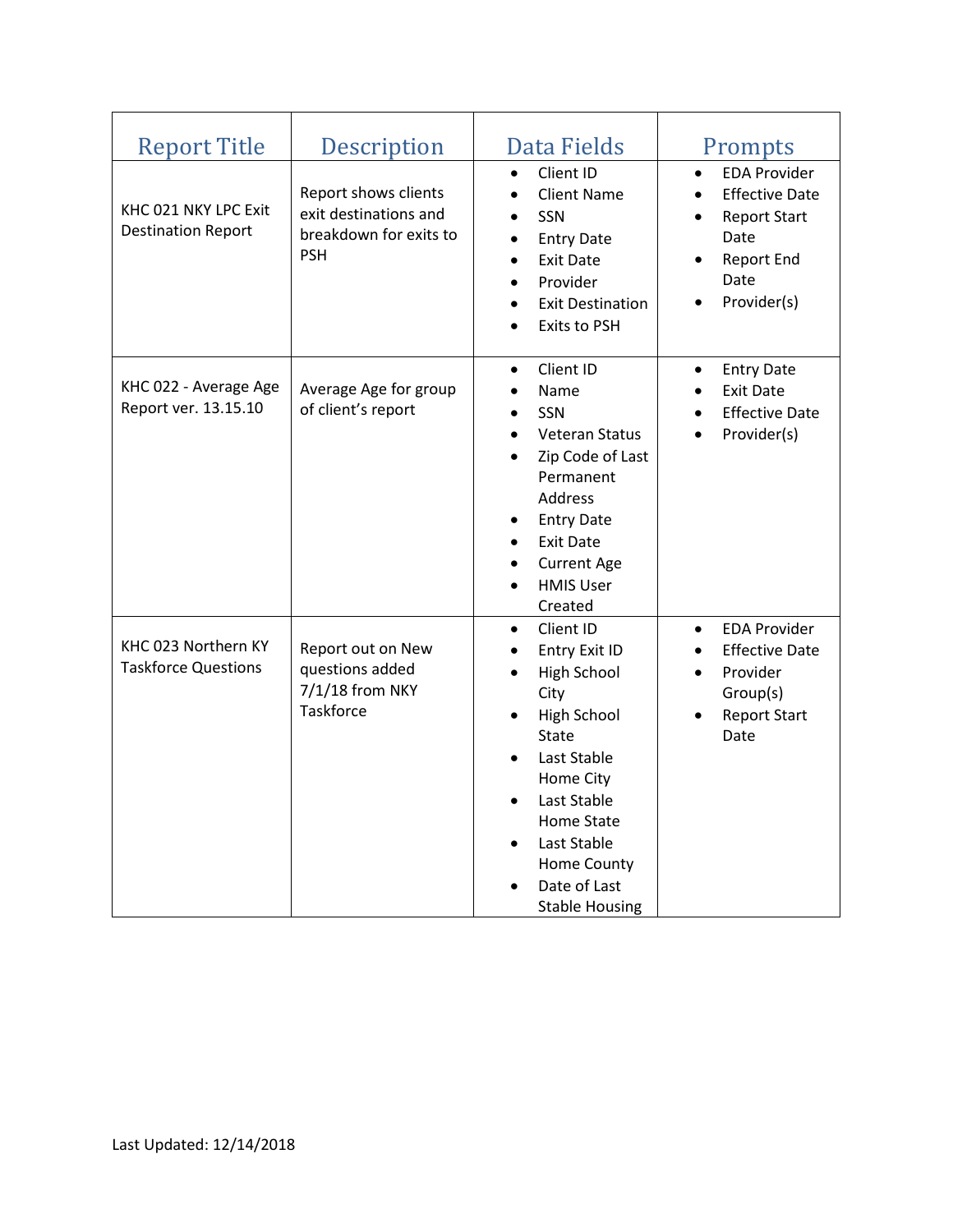| <b>Report Title</b>                                                                                                 | Description                                                                                                                | Data Fields                                                                                     | Prompts                                                                                         |
|---------------------------------------------------------------------------------------------------------------------|----------------------------------------------------------------------------------------------------------------------------|-------------------------------------------------------------------------------------------------|-------------------------------------------------------------------------------------------------|
| SPM - Employment<br>and Income Growth<br>for CoC Funded<br>Projects Metric 4 - v3 -<br><b>Reporting Group</b>       | <b>HUD System</b><br>Performance Measures<br>Report with adding<br>functionality of running<br>on a reporting group        | See HUD<br>System<br>Performance<br><b>Measures</b><br>reporting<br>specifications              | See HUD<br>$\bullet$<br>System<br>Performance<br><b>Measures</b><br>reporting<br>specifications |
| SPM - Exits to<br><b>Permanent Housing</b><br>with Return to<br>Homelessness, Metric<br>2 - v6 - Reporting<br>Group | <b>HUD System</b><br><b>Performance Measures</b><br>Report with adding<br>functionality of running<br>on a reporting group | See HUD<br>System<br>Performance<br><b>Measures</b><br>reporting<br>specifications              | See HUD<br>System<br>Performance<br><b>Measures</b><br>reporting<br>specifications              |
| SPM - Length of Time<br>Persons Homeless-<br>Metric 1 - v4 -<br><b>Reporting Group</b>                              | <b>HUD System</b><br><b>Performance Measures</b><br>Report with adding<br>functionality of running<br>on a reporting group | See HUD<br>$\bullet$<br>System<br>Performance<br><b>Measures</b><br>reporting<br>specifications | See HUD<br>$\bullet$<br>System<br>Performance<br><b>Measures</b><br>reporting<br>specifications |
| SPM - Length of Time<br>Persons Homeless-<br>Metric 1b - v5 -<br><b>Reporting Group</b>                             | <b>HUD System</b><br><b>Performance Measures</b><br>Report with adding<br>functionality of running<br>on a reporting group | See HUD<br>$\bullet$<br>System<br>Performance<br>Measures<br>reporting<br>specifications        | See HUD<br>$\bullet$<br>System<br>Performance<br><b>Measures</b><br>reporting<br>specifications |
| SPM - Number of<br><b>Homeless Persons-</b><br>Metric 3.2 - v2 -<br><b>Reporting Group</b>                          | <b>HUD System</b><br><b>Performance Measures</b><br>Report with adding<br>functionality of running<br>on a reporting group | See HUD<br>System<br>Performance<br><b>Measures</b><br>reporting<br>specifications              | See HUD<br>System<br>Performance<br><b>Measures</b><br>reporting<br>specifications              |
| SPM - Number of<br>Persons First Time<br>Homeless, Metric 5 -<br>v3 - Reporting Group                               | <b>HUD System</b><br><b>Performance Measures</b><br>Report with adding<br>functionality of running<br>on a reporting group | See HUD<br>$\bullet$<br>System<br>Performance<br><b>Measures</b><br>reporting<br>specifications | See HUD<br>$\bullet$<br>System<br>Performance<br><b>Measures</b><br>reporting<br>specifications |